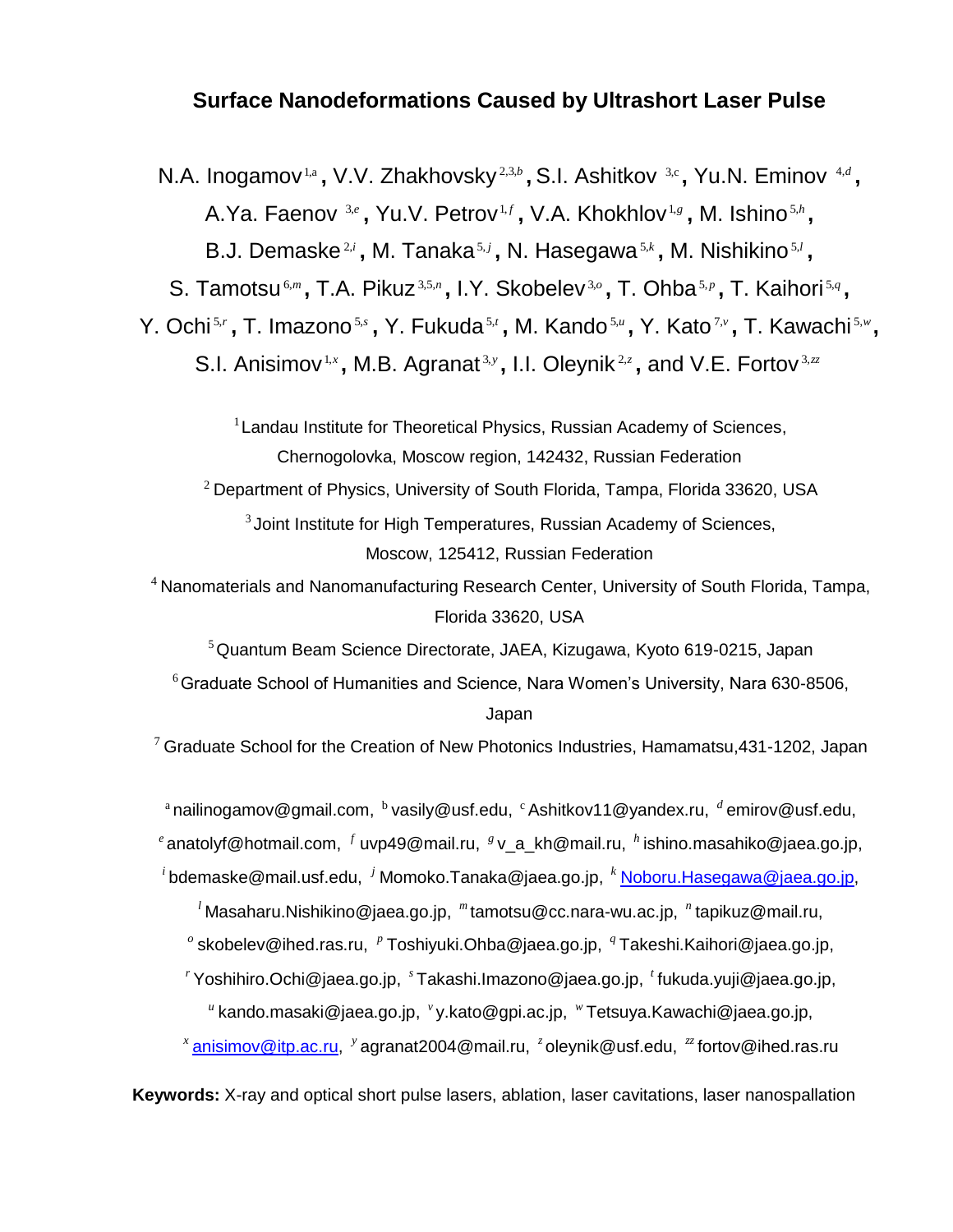**Abstract.** Short laser pulse from infrared to X-ray wavelength raises pressure in a thin surface layer. This pressurized layer decays acoustically into vacuum from the outer boundary of a target and into the bulk side of a target. The decay and corresponding expansion of matter of the pressurized layer produce tensile stress  $\tau$  which stretches matter of this layer during acoustic decay time  $t_s = d_T / c_s$ , where  $d_T$  is thickness of the pressurized layer. Stress  $\tau$  increases when absorbed energy  $F_{abs}$ increases. A spallation layer separates from a target if stress  $\tau$  overcomes material strength  $\tau_{str}$ . Simulations show that there is a molten layer with thickness  $\sim d_T$ , when an illumination is powerful enough to achieve the threshold condition  $\tau = \tau_{str}$ . Therefore nucleation of voids takes place in liquid. A spallation layer is located between a nucleation zone and vacuum boundary.

This layer does not separate shortly after nucleation. In our case the thickness  $d<sub>T</sub>$  of the spallation layer and its inertia (proportional to mass per unit of surface) are so small that after nucleation the deceleration of a spallation layer continues. This means that the cavitation bubbles continue to exist rather long time after their appearance in a nucleation process and therefore their walls continue to resist to stretching through surface tension. In usual cases with much thicker spallation layer the contribution of the bubble deceleration into total value of deceleration of velocity is negligible in comparison with deceleration during the time interval when stretched matter keeps it continuity.

Near threshold  $\tau = \tau_{str}$  the resisting stage is so long in time that cooling due to heat conduction into cold bulk of a target freezes the bubbles. The undersurface bubbles, frozen jets with drops at the ends of jets, and remnants of walls of broken bubbles form random nanorelief at a target vacuum boundary. This conclusion follows from our recent experimental results and numerical simulations.

#### **Introduction**

Newton rings have been presented in paper [1]. This observation has begun studies of thermomechanical ablation. First explanation, why the interference rings appear, has been described in paper [2]. Let us introduce briefly physics of thermo-mechanical ablation. This will help better understand origin of surface nanostructures, since they are related to thermo-mechanical stretching of matter and fracture of spallation layer.



Fig. 1. Initial position of the target-vacuum boundary is the dashed line 1. Prior to a laser shot, target material was below the line 1;  $F(y) = F_c \exp(-y^2/R_L^2)$  is a fluence distribution around the axis L of a laser beam;  $d<sub>T</sub>$  is thickness of a layer heated by laser.

Geometry of a target, its vacuum boundary, and a surface layer  $d<sub>T</sub>(y)$  heated by absorption of a laser pulse - all they are shown in Fig. 1. The heated layer in our experiments is shallow since its normal extension  $d_T \sim 10-100$  nm is much smaller than its radial size defined by radius  $R_L \sim 10-100$  microns of a laser beam. Laser pulse is short. Its duration is  $\tau_L = 40$  fs – 10 ps. Laser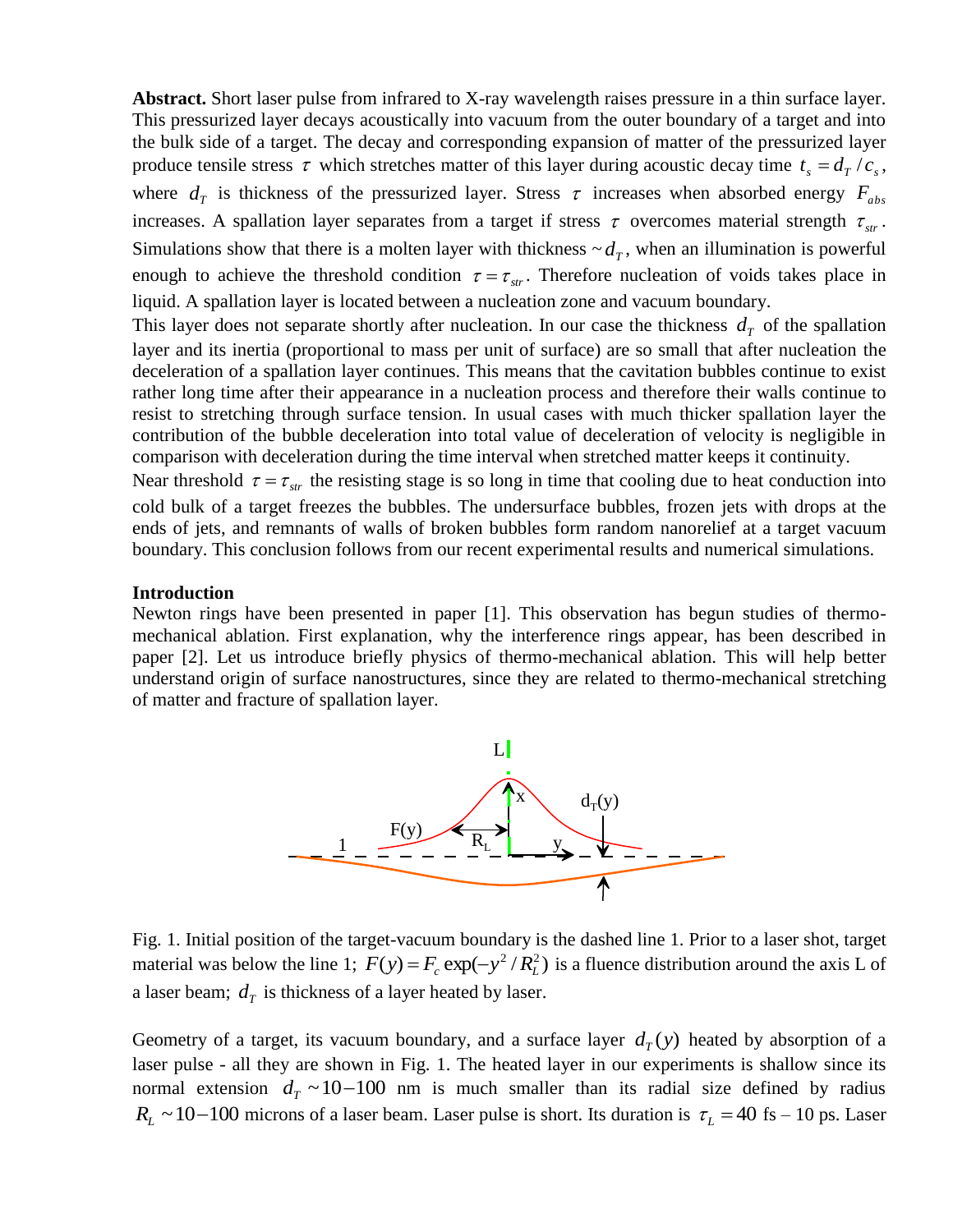heating initiates expansion of the layer  $d<sub>T</sub>$  shown in Fig. 1. At the ablation threshold  $F<sub>abl</sub>$  voids nucleate at the nucleation depth  $d_{\text{crat}}|_{abl}$ ,  $d_{\text{crat}}|_{abl} \sim d_T$ , see Fig. 2. Slightly above threshold  $F_{abl}$ radial extension  $r_{\textit{nucl}}|_{abl} = 0$  of the nucleation disk is small in comparison with beam radius  $R_L$ , see Fig. 2; the voids inside the disk are shown by circles. The nucleation disk is a spatial zone around beam axis L where nucleation of voids takes place. Near nucleation threshold, this disk is placed at the depth  $d_{\text{crat}}|_{ab}$  under surface. The ablation threshold  $F_{ab}$  is higher than melting threshold. Therefore nucleation takes place in molten material. The curve m-c in Fig. 2 marks a front of melting and re-crystallization.



Fig. 2. Nucleation of voids inside of molten layer in case with fluence near threshold  $F_{abl}$ .

Due to expansion of heated matter, the vacuum boundary 1 in Figs. 1 and 2 moves in the normal direction  $x$ , compare current position 2 of the boundary with its initial position 1 in Fig. 2. Radial and normal extensions of a nucleation zone increase with fluence  $F > F_{abl}$ , see Fig. 3. Radial extension of nucleation zone is proportional to  $R<sub>L</sub>$  if we fix relative central fluence  $f<sub>c</sub> = F<sub>c</sub> / F<sub>abl</sub>$ . Normal extension increases when value  $f_c$  increases. In the shallow case  $d_T \ll R_L$ , normal extension does not depend on  $R_L$ . There is a definite value of fluence  $F_{ev}$  when a hole  $d_{\text{spall}}(y=0) = 0$  in a spallation shell  $d_{\text{spall}}(y)$  appears;  $F_{ev} > F_{abl}$ , see Fig. 3.



Fig. 3. Above ablation threshold the nucleation zone is the elongated volume with voids. The line 1 is initial boundary of target.

Figs. 1-3 describe principal features of the thermo-mechanical ablation. Ablation means removal of matter from target as a result of irradiation. In case of short pulse lasers the thermo-mechanical ablation gives dominant contribution into amount of removed mass. In this case a surface layer of mass is ablated by mechanical separation from target. This process is similar to spallation.

#### **Undersurface frozen bubbles**

Let  $f_c = F_c / F_{abl}$  is slightly above 1 and radius  $R_L$  is large enough in comparison with depth  $d_T$ . In this situation the spallative run-away of the shell  $d_{\text{spall}}(y)$  in Fig. 3 proceeds through decay of lateral walls between neighbor cavitation bubbles shown in Fig. 4 and coalescence of these bubbles into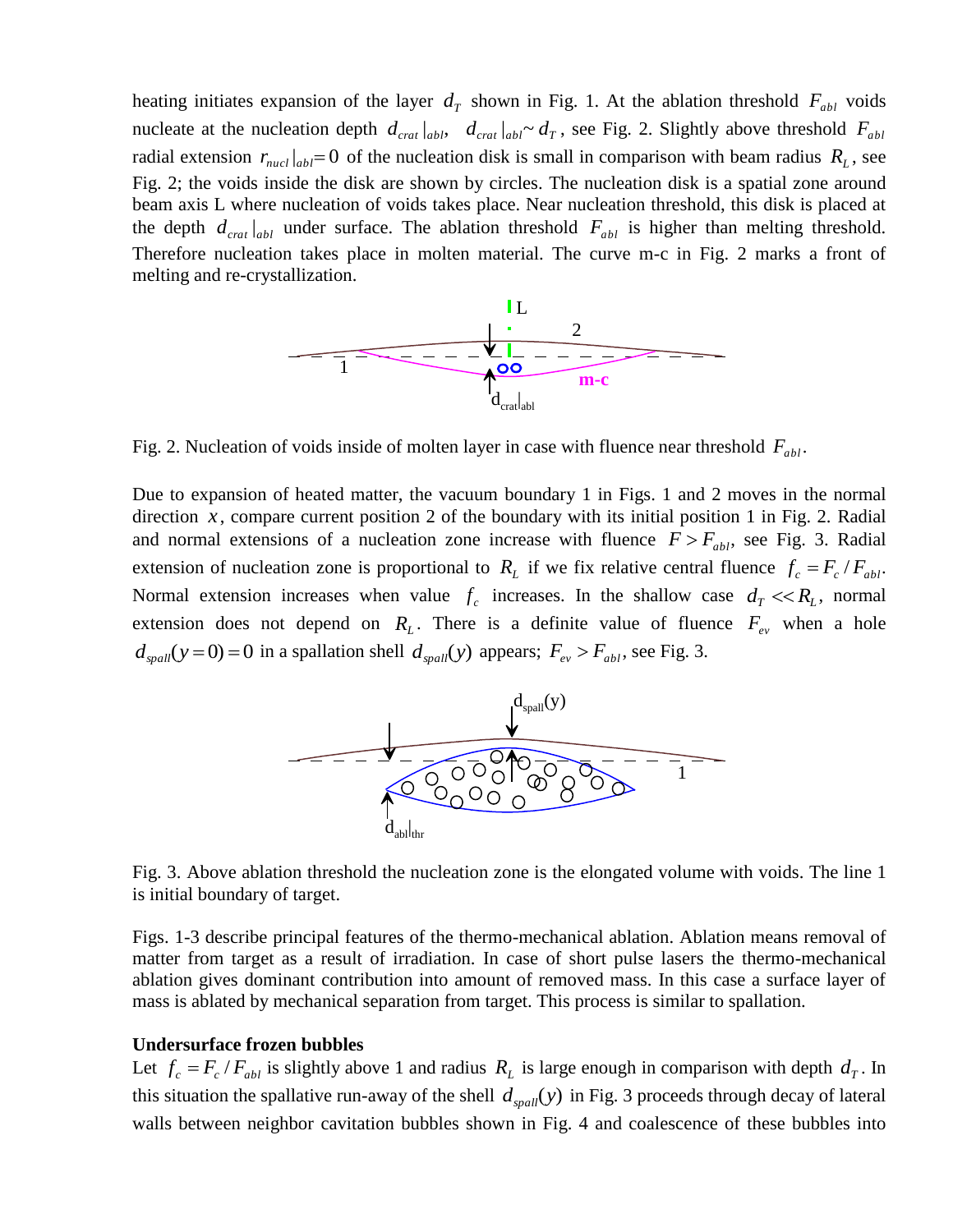large void which separates the shell  $d_{spall}(y)$  from the rest of a target. After creation, the void increases in direction normal to the dashed line in Fig. 4 during run-away of the shell. The shell totally separates from a target in the region of lateral wall  $r = y_{abl}$  shown in Fig. 4. Cavitation bubbles evolve inside a molten layer which gradually cools and freezes during and after the process of shell separation. The bubbles near the crater wall have a chance to keep frozen if cooling process is fast enough to leave behind the contraction and collapse of bubbles under action of surface tension. Bubbles near walls are shown in Fig. 4 (right). The two processes one of bubble inflation and second of bubble contraction compete with each other. Inflation of bubbles takes place during deceleration of the spallation shell [3-5]. Surface tension resists to the run-away of a shell and maintains deceleration of a shell. Surface tension begins to work for bubble contraction after separation of the spallation shell.



Fig. 4. Process of caviation and spallation: multiple nucleation in the elongated horizontal layer under the spallation shell  $d_{spall}(y)$  shown in Fig. 3 (left); merging of small bubbles in the central region into the large void shown by oblate ellipsoid (left); run-away of the spallation shell  $d_{spall}(y)$ and formation of the crater with sharp lateral walls (right); the walls correspond to the circle  $r = y_{ab}$ where fluence achieves threshold  $F_c \exp(-y_{abl}^2/R_L^2) = F_{abl}$  (right); dashed line is an initial boundary.

A spallation shell is a cover above a cavitation zone in Fig. 3 or above an oblate void in Fig. 4. If absorbed fluence is above threshold  $f_c = F_c/F_{abl} > 1$  then the cover runs-away. The run-away opens a central void and transforms a closed void into well. The well is a crater. Matter, which has filled the well, constitutes the shell. The rim around the lateral wall corresponds to a near-threshold region  $F(y) \approx F_{abl}$ . Small voids near the lateral wall in Fig. 4 may blow out, or remain frozen, or collapse and disappear. The broken small bubble "g" together with frozen one "h" is shown in Fig. 5. They locate inside the rim. If "g" is a broken small void, then "a" is a broken large void shown as an oblate ellipsoid in Fig. 4 (left).



Fig. 5. Breaking of bonds "c" and "d" connecting the spallation shell "b" and a target. The circle of the lateral wall is the place of connection. The shell runs-away in normal direction shown by the arrow. The bonds decelerate runaway motion. The "e", "f" is an elevated rim around a wall. The rim is elevated above initial boundary shown by dashed line; "a" is a bottom of crater.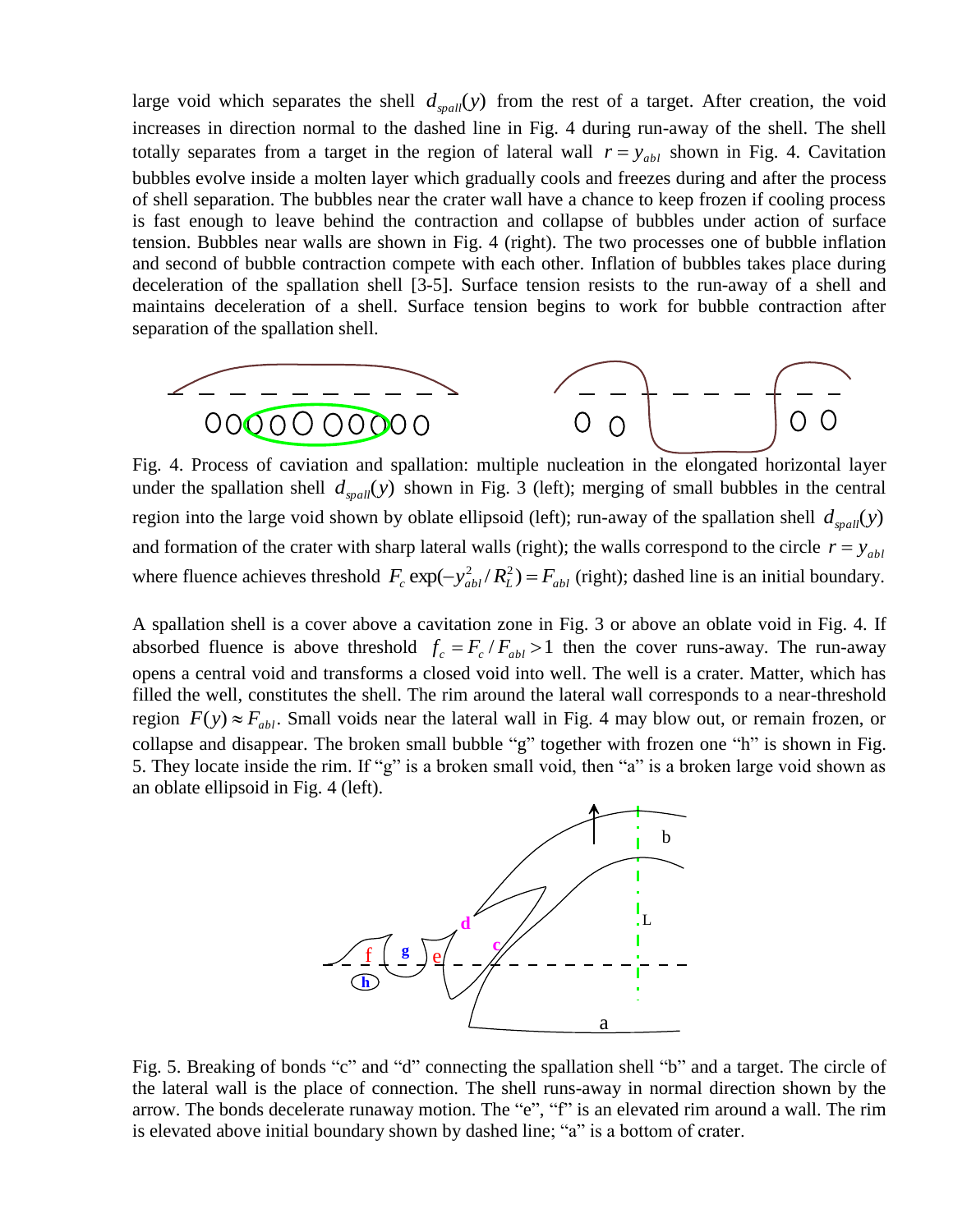An image of topography of a laser crater on aluminum surface is shown in Fig. 6. This image has been obtained by focused ion beam (FIB) operating in low current regime. Ion beam produces secondary electrons collected by imaging system of an electron microscope. FIB in low current regime rival the more familiar scanning electron microscope (SEM) in terms of imaging topography. Fig. 6 presents a frontal view along the axis L normal to a plane of initial boundary, see Figs. 1, 2, and 5. Cr:forsterite laser pulse parameters for this shot are: duration100 fs, wavelength 1240 nm, 45° is angle of incidence,  $R_L = 25$  microns,  $f_c = 1.05$ . FIB image in Fig. 6 clearly shows details of an irradiated spot: the crater, the lateral wall of a crater, and the rim around the wall. This is a final image obtained much later after termination of all processes initiated by laser shot. The spallation shell, which covers the crater, has run-away. The inner rim connected with lateral wall is the place where separation of the cover from target has took place; see Fig. 5 which illustrates fracture of bonds between the shell and the target. The main rim, located outside to the wall, experienced near threshold irradiation but has kept connection with a target. Surface structures in the rim and at the bottom of crater are obviously different.



Fig. 6. Crater, near wall ellipse, and rim produced by a single laser shot.

There are traces of broken small bubbles in the rim. One of them is marked by arrow in Fig. 6. As was said above, the spallation shell covers association of small bubbles, while the arrow in Fig. 6 marks small crater corresponding to the individual small cavitation bubble similar to the broken bubble "g" in Fig. 5. The relief of surface in the rim has traces of knobs. It is suspicious that this relief hides frozen nanobubbles like bubble "h" shown in Fig. 5.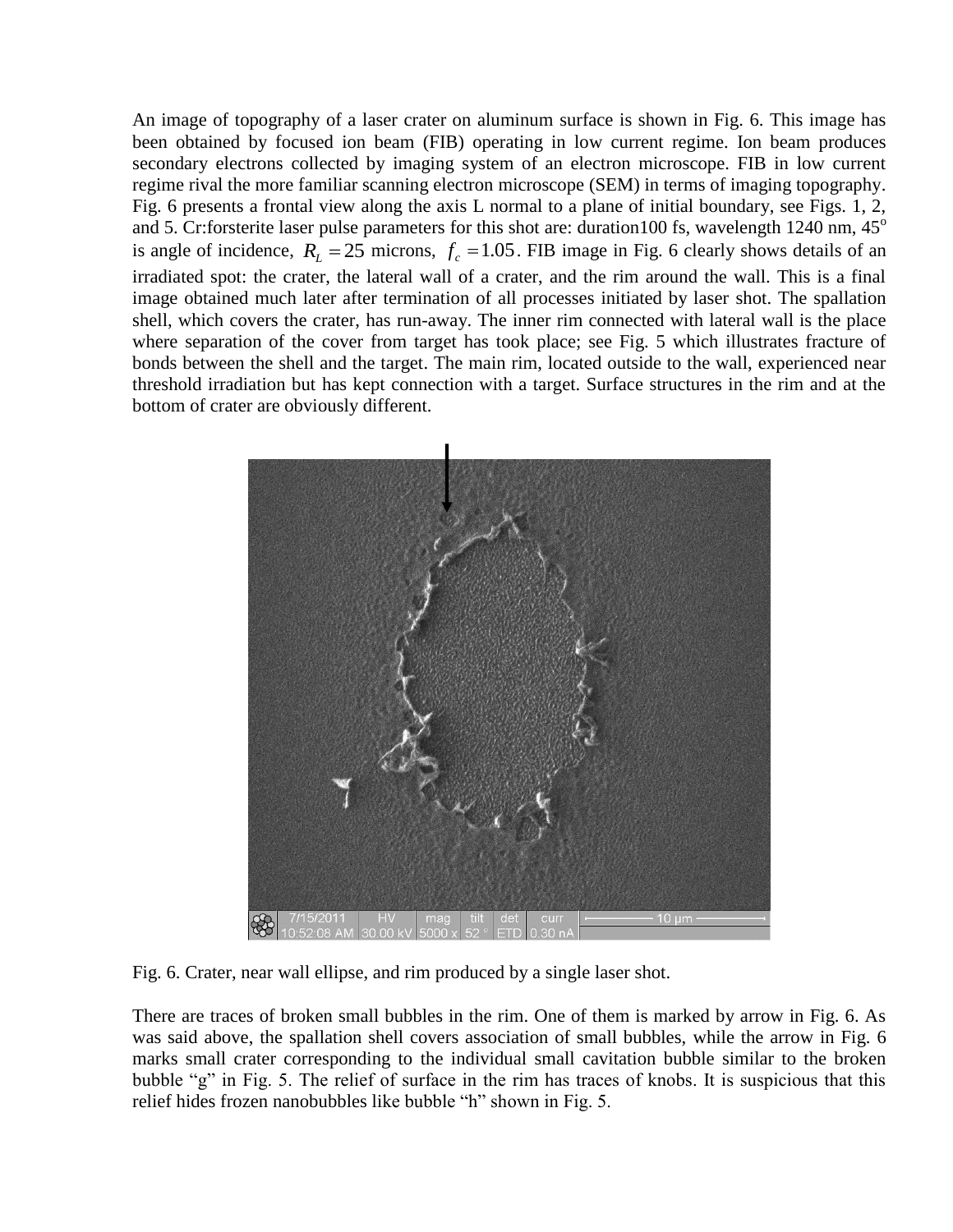FIB image reveals fine details of structures created by laser pulse. This is important advantage. While great advantage of micro-interferometric technique is ability to measure the depths of extremely shallow structures, see profile of the crater in Fig. 7. Technique, used to obtain microinterferometric image shown in Fig. 7, is described in paper [5], see also references in this paper.



Fig. 7. Left: final micro-interferometric image of crater and rim around. Right: final profile of crater and rim at an aluminum target obtained from the micro-interferometric image shown in the left panel. These image and profile correspond to the crater shown in Fig. 6.

As was said above, region of the rim in Fig. 6 is suspicious. It may contain nanobubbles hidden under target boundary. To check this suggestion, we use combination of focused ion beam (FIB) and transmission electron microscopy (TEM) (Lamella technique [6,7]). A thin slice, crossing the crater wall and rim shown in Figs. 6 and 7, was, first, covered by protective layer of platinum metalorganic and, second, was cut from aluminum film. The slice crosses the rim in radial direction. The metal-organic layer protects surface structure, covered by the metal-organic layer, from ion milling. Target shown in Figs. 6 and 7 is an aluminum film deposited onto glass plate. The obtained slice has been separated from glass plate and has been transferred to TEM.

The TEM image of the obtained slice is shown in Fig. 8. In Fig. 8 the dark granulated layer on the top of Al surface is the platinum protective layer. We see that the nanobubbles form a layer under Al surface. The bubble layer thickness is 50-100 nm.

## **Frozen broken foam in the bottom of a crater**

Ultrashort laser pulses (ULP) produce thermo-mechanical (TM) stress at an acoustical time scale. Such stresses are the reason for creation of frozen nano-bubbles (if  $F \approx F_{abl}$ , Fig. 8) and frozen disrupted foam ( $F > F_{abl}$ , Figs. 9,10). Results of irradiation by optical and X-ray ULP are similar in terms of production of TM stress, while the physics of light absorption varies qualitatively. Therefore optical and X-ray ULP both generate nano-deformed structures with frozen bubbles and foam.

Let us consider the case above threshold  $F > F_{abl}$ . There are multiple nucleations in a spatially extended region. New and new layers of cavitation bubbles are created as a stretching wave penetrates deeper into target. Formation of an ensemble of cavitation bubbles is accompanied by stretching of this ensemble due to inertial expansion of two-phase (vapor-liquid) mixture. The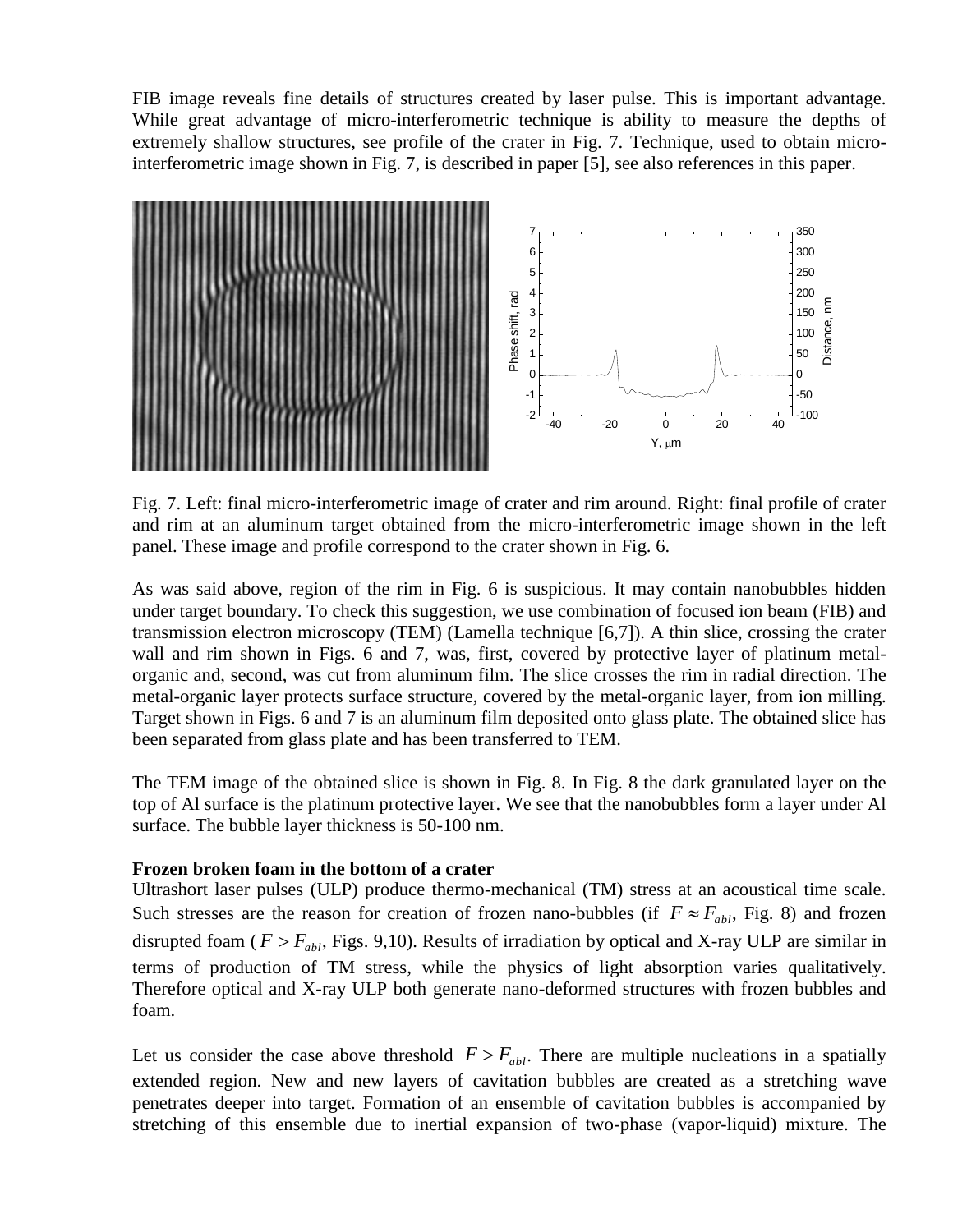stretching gradually decreases the volume fraction of liquid  $V_{liq}/V$  in the two-phase mixture. During stretching, the mixture evolves from (A) small bubbles in molten matter at small values of fraction  $V_{liq}/V$  to (B) the foam state at  $V_{liq}/V \approx 1$  and >1. Finally at the stage (C) an expanding cloud of liquid droplets in vapor forms when  $V_{liq}/V$  >>1.



Fig. 8. The TEM image of a thin slice milled by FIB. The image reveals existence of frozen bubbles beneath the surface of Al film in the rim around the crater. The rim belongs to near-threshold region.



Fig. 9. Photo-luminescent (PL) image obtained at Lithium Fluoride (LiF) crystal; distribution of intensity according to the PL image; SEM image; AFM image; and the AFM damage profile, showing ablated depth inside the irradiated spot.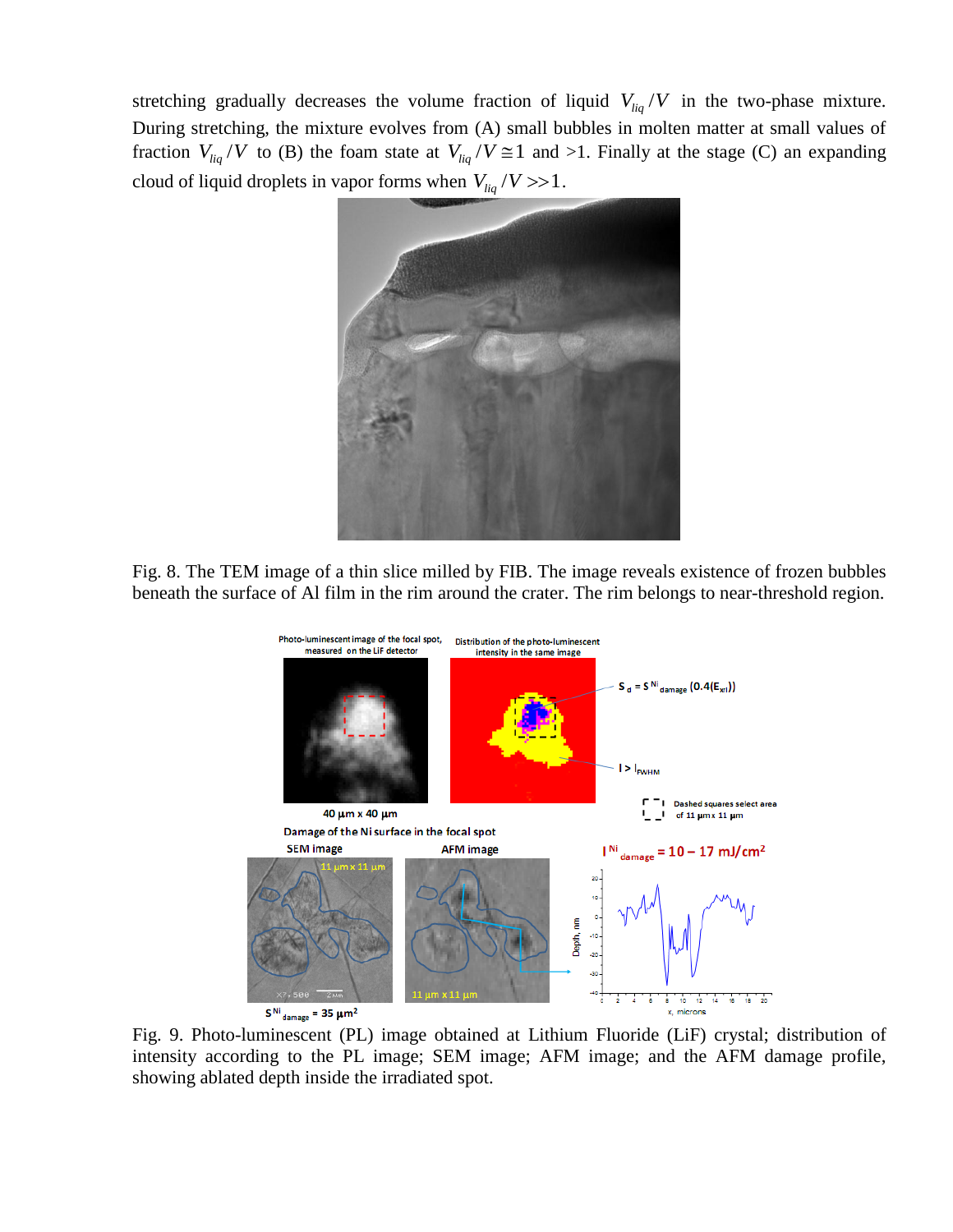

Fig. 10. Clear evidence of existence of frozen nano-foam structures after single X-ray shot.

There are the A,B,C stages listed above. Transition between the stages B and C from isolated bubbles to isolated droplets is carried out by gradual rupture of walls surrounding the inflated bubbles. It is gradual in the sense that the rupture of walls in the upper layer of bubbles takes place first. After that the next, deeper layer of walls decays. The up and down directions are as in Figs. 1-5 where the axis x is shown. As time progresses, the more and more deep layers of walls decay. There is a "front" of the decays propagating from the outer surface into the bulk of a target. Above the front there is percolation through vapor in the two-phase mixture, while below the front there is percolation through liquid.

Gradually the front of ruptures comes near and near to the bottom of the future crater. There are two converging fronts: the front of decays of liquid walls coming from the outer surface and the recrystallization front (see Fig. 2) separating melt and poly-crystal. The latter front moves up along the axis  $x$  from the side of bulk target.

X-ray pictures on Nickel (Fig. 9) and gold (Fig. 10) have been obtained at Ag plasma laser [8-14]. Intensity distributions are rather stable from shot to shot. Luminescence of color centers of irradiated LiF [8] has been used to define intensity distribution across the irradiated spot, see the upper left corner in Fig. 9. Qualitative reasons for appearance of frozen structures now are well established [8- 10]. At the same time, there is still unclear why threshold on absorbed energy in the X-ray case is significantly below than the threshold in case of optical lasers acting on absorbing targets (in case considered here, there are metals), see the bottom right corner of Fig. 9 where threshold for Nickel is 10-17 mJ/cm<sup>2</sup> , while for optical irradiation of Nikel the absorbed fluence at the ablation threshold is  $140 \text{ mJ/cm}^2$  [15].

## **Summary**

The main goal of this paper is to emphasize that the frozen nano-structures created by short pulse optical and X-ray lasers are similar. These structures are linked to thermo-mechanical stress and to